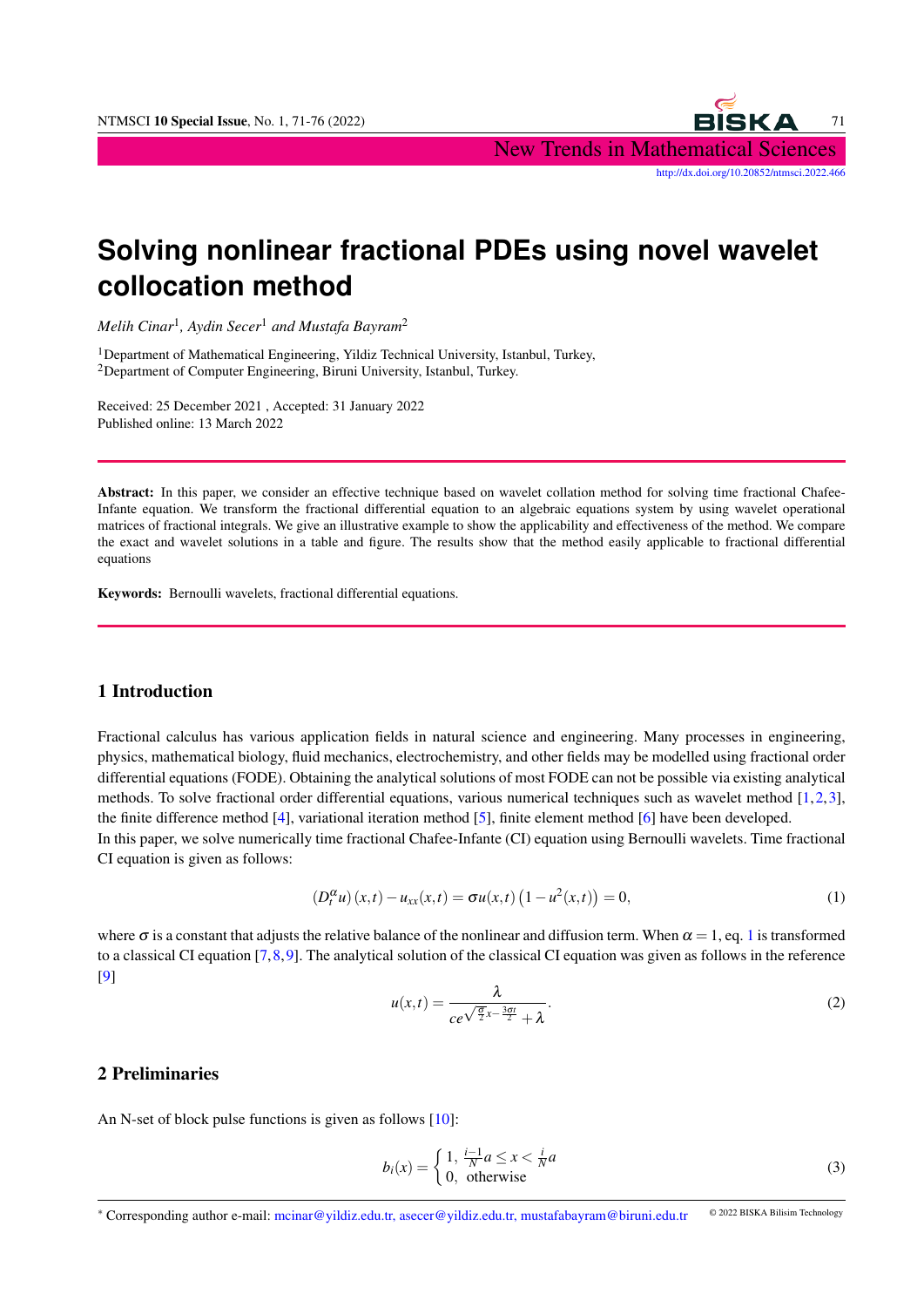$\alpha$  order Riemann-Liouville fractional integral is defined [\[11\]](#page-5-10):

$$
(I^{\alpha}u)(t) = \begin{cases} \frac{1}{\Gamma(\alpha)} \int_0^t (t-j)^{\alpha-1} u(j) \, dt, & \alpha \in \mathbb{R}^+ \\ u(t), & \alpha = 0 \end{cases} \tag{4}
$$

where  $\Gamma(.)$  is the gamma function.  $\alpha$  order Caputo fractional derivative is given by [\[12\]](#page-5-11):

$$
(D_t^{\alpha}u)(t) = \begin{cases} \frac{1}{\Gamma(n-\alpha)} \int_0^t \frac{1}{(t-j)^{(\alpha-n+1)}} \frac{d^n u(j)}{dj^n} dj, \ n-1 < \alpha \le n, \\ \frac{d^n u(j)}{dj^n}, \n\alpha = n, \end{cases}
$$
\n
$$
(5)
$$

in which  $\alpha$ ,  $t > 0$  and  $n \in \mathbb{N}$ .

Remark. The following relation between fractional derivative and fractional integral will be used:

$$
(I^{\alpha}D_t^{\alpha}u)(t) = u(t) - \sum_{j=0}^{n-1} u^{(j)}(0^+) \frac{t^j}{j!}, \quad t > 0, n-1 < \alpha \le n.
$$
 (6)

#### *2.1 Bernoulli wavelets*

Bernoulli wavelets  $\psi_{n,m}(t) = \psi(k,\hat{n},m,t)$  is defined on the interval [0,1) as follows [\[13\]](#page-5-12):

$$
\psi_{n,m}(t) = \begin{cases} 2^{\frac{k-1}{2}} \tilde{\beta}_m \left( 2^{k-1} t - \hat{n} \right), & \frac{\hat{n}}{2^{k-1}} \leq t < \frac{\hat{n}+1}{2^{k-1}}, \\ 0, & \text{otherwise} \end{cases}
$$
(7)

where  $\hat{n} = n - 1$ ,  $(n = 1, 2, 3, \dots, 2^{k-1})$ , k is a positive integer, *m* is the order of Bernoulli polynomials:

$$
\tilde{\beta}_m(t) = \begin{cases} 1, & m = 0\\ \frac{1}{\sqrt{\frac{(-1)^{m-1}(m)^2}{(2m)!}} \alpha_{2m}} \beta_m(t), & m > 0 \end{cases}
$$

where  $m = 0, 1, 2, \ldots, M - 1$  and  $n = 1, 2, \ldots, 2^{k-1}$ . Here,  $\beta_m(t)$  is Bernoulli polynomials that can be given by:

$$
\beta_m(t) = \sum_{i=0}^m \binom{m}{i} \alpha_{m-i} t^i,
$$

where  $\alpha_i$ , are Bernoulli numbers that are given by:

$$
\frac{t}{e^t-1}=\sum_{i=0}^\infty \alpha_i \frac{t^i}{i!},
$$

A function  $g(t) \in L^2[0,1]$  can be given by Bernoulli wavelets as:

$$
g(t) = \sum_{n=1}^{\infty} \sum_{m=0}^{\infty} g_{nm} \Psi_{n,m}(t),
$$
\n(8)

where  $g_{nm} = \langle g(t), \psi_{n,m}(t) \rangle$  and  $\langle \cdot, \cdot \rangle$  symbolizes the inner product. For simplicity, the series can be truncated as follows:

$$
g(t) = \sum_{n=1}^{2^{(k-1)}} \sum_{m=0}^{M-1} g_{nm} \psi_{n,m}(t) = G^{\mathsf{T}} \Psi(t), \tag{9}
$$

<sup>© 2022</sup> BISKA Bilisim Technology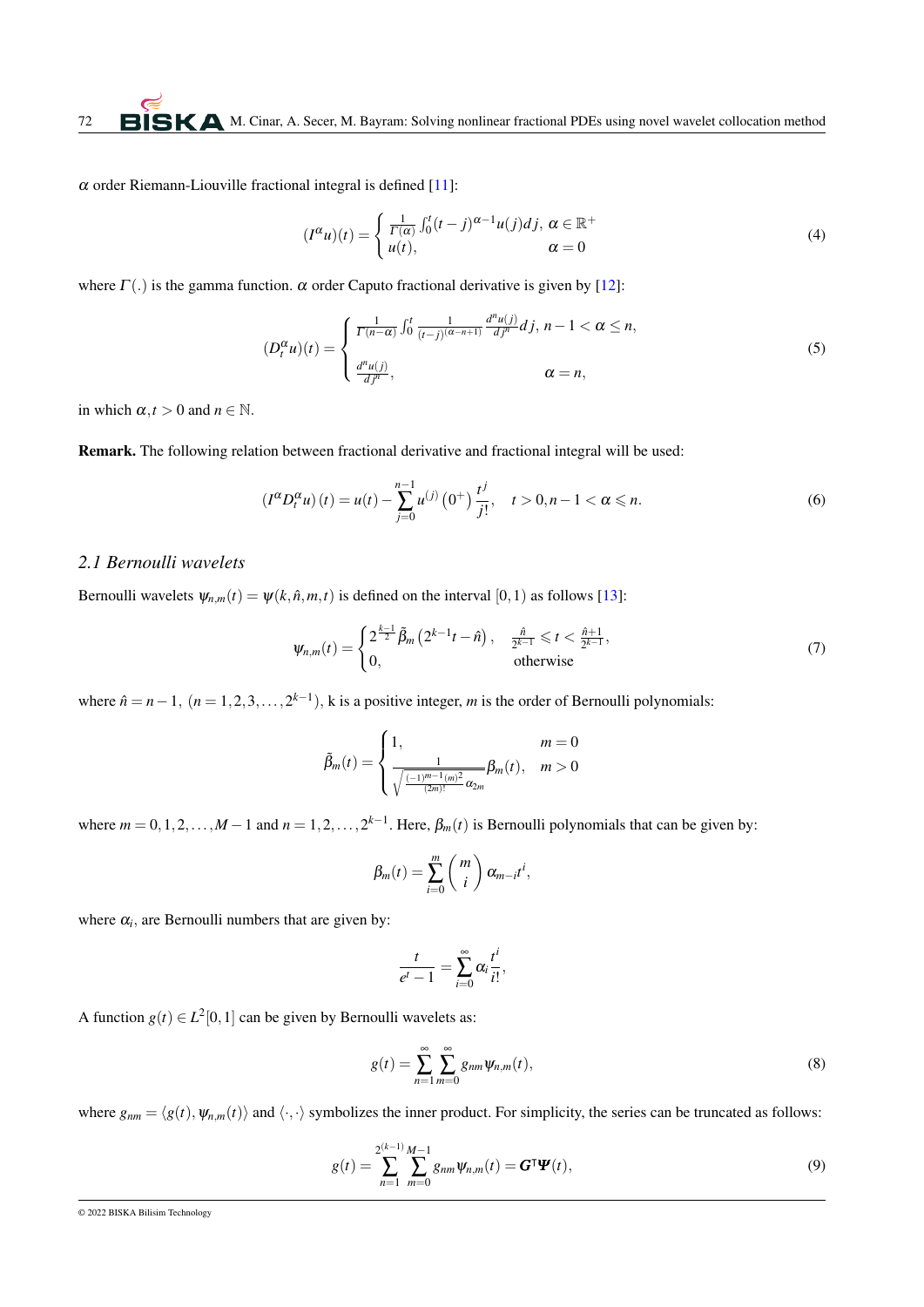where the superscript <sup>T</sup> represents the transpose, *G* and  $\Psi(t)$  are  $N = 2^{k-1}M$  matrices as:

$$
\mathbf{G} = [g_{10}, g_{11}, \ldots, g_{1M-1}, g_{20}, g_{21}, \ldots, g_{2M-1}, \ldots, g_{2k-10}, g_{2k-11}, \ldots, g_{2k-1M-1}]^{\mathsf{T}},
$$
  

$$
\mathbf{\Psi}(t) = [\psi_{10}, \psi_{11}, \ldots, \psi_{1M-1}, \psi_{20}, \psi_{21}, \ldots, \psi_{2M-1}, \ldots, \psi_{2k-10}, \psi_{2k-11}, \ldots, \psi_{2k-1M-1}]^{\mathsf{T}}.
$$

The wavelet transform of the function  $g(t)$  can be given by:

$$
g(t) = \sum_{i=1}^{N} g_i \psi_i(x) = G^{\mathsf{T}} \Psi(t).
$$
 (10)

In here,  $i = m + M(n-1) + 1$  and  $N = 2^{k-1}M$ ,  $\mathbf{G} = [g_1, g_2, \dots, g_N]^\mathsf{T}$ ,  $\mathbf{\Psi}(t) = [\psi_1, \psi_2, \dots, \psi_N]^\mathsf{T}$ . For  $i = 1, 2, \dots N$ , the collocation points  $x_i$  and  $t_i$  are found by:

$$
x_i = \frac{2i - 1}{2N}, \quad t_i = \frac{2i - 1}{2N}, \quad (i = 1, 2, \dots, N).
$$
 (11)

Bernoulli wavelet matrix  $\Phi$ <sub>*N*×*N*</sub> is:

<span id="page-2-0"></span>
$$
\boldsymbol{\Phi}_{N\times N} = \left[ \boldsymbol{\Psi} \left( \frac{1}{2N} \right), \boldsymbol{\Psi} \left( \frac{3}{2N} \right), \dots, \boldsymbol{\Psi} \left( \frac{2N-1}{2N} \right) \right].
$$
\n(12)

A function  $u(x,t) \in L^2([0,1] \times [0,1])$  can be expanded by Bernoulli wavelets as:

$$
u(x,t) = \sum_{i=1}^{N} \sum_{j=1}^{N} u_{ij} \psi_i(x) \psi_j(t) = \mathbf{\Psi}^\mathsf{T}(x) \mathbf{U} \mathbf{\Psi}(t), \qquad (13)
$$

where the elements  $u_{ij}$  of the matrix  $\boldsymbol{U}$  are:

$$
u_{ij} = \langle \psi_i(x), \langle u(x, t), \psi_j(t) \rangle \rangle.
$$
 (14)

The *n*− times operational matrix  $P^n$  of integration of  $\Psi(t)$  is written by:

$$
\underbrace{\int_0^t \cdots \int_0^t \Psi(t) ds \dots ds}_{n-\text{ times}} \simeq \boldsymbol{P}^n \boldsymbol{\Psi}(t). \tag{15}
$$

The fractional integration of the vector  $\Psi(t)$  is approximated as [\[14\]](#page-5-13):

$$
(I^{\alpha}\mathbf{\Psi})(t) \simeq \mathbf{P}^{\alpha}\mathbf{\Psi}(t),\tag{16}
$$

where  $P^{\alpha}$  is named the Bernoulli wavelet operational matrix of fractional integration.  $P^{\alpha}$  is defined as:

$$
\boldsymbol{P}^{\alpha} \cong \boldsymbol{P}_{N \times N}^{\alpha} = \boldsymbol{\Phi} \boldsymbol{P}_{B}^{\alpha} \boldsymbol{\Phi}^{-1},\tag{17}
$$

where  $P_B^{\alpha}$ , the BPFs operational matrix of integration, is given by:

$$
\boldsymbol{P}_{B}^{\alpha} = \frac{1}{N^{\alpha}} \frac{1}{\Gamma(\alpha+2)} \begin{bmatrix} 1 & Y_{1} & Y_{2} & \cdots & Y_{N-1} \\ 0 & 1 & Y_{1} & \cdots & Y_{N-2} \\ 0 & 0 & 1 & \cdots & Y_{N-3} \\ \vdots & \vdots & \vdots & \ddots & \vdots \\ 0 & 0 & 0 & \cdots & 1 \end{bmatrix},
$$
(18)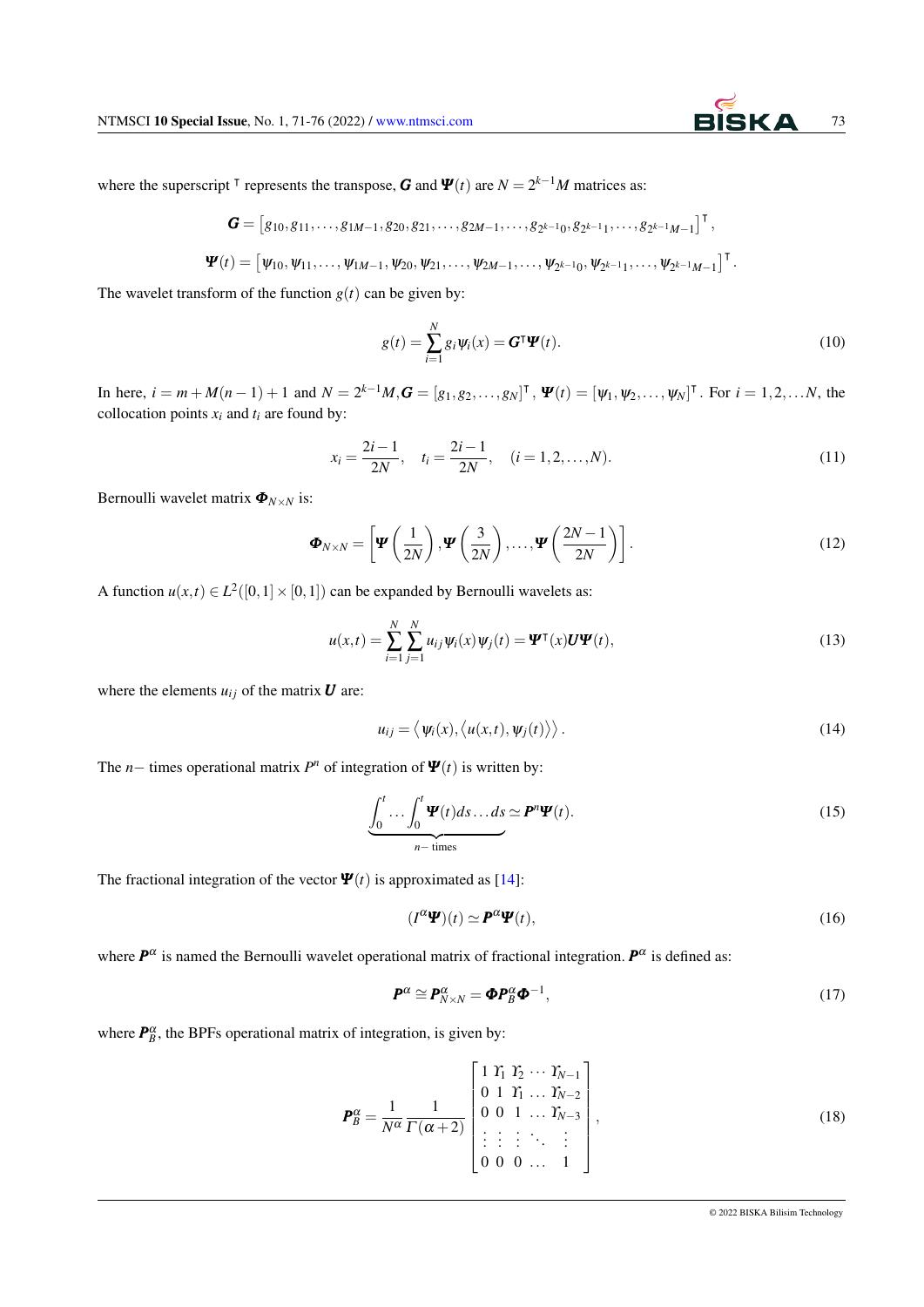where  $Y_k = (k+1)^{\alpha+1} - 2k^{\alpha+1} + (k-1)^{\alpha+1}$  and  $\Phi$  is the wavelet matrix eq. [12.](#page-2-0)

# 3 Solution algorithm

<span id="page-3-0"></span>Let' s suppose that

$$
\frac{\partial^{\alpha+2}u(x,t)}{\partial t^{\alpha}\partial x^2} = \mathbf{\Psi}^{\mathsf{T}}(x)\mathbf{U}\mathbf{\Psi}(t),\tag{19}
$$

where  $U = [u_{ij}]_{N \times N}$  is an unknown matrix to be found later. Integrating the eq. [19](#page-3-0)  $\alpha$  times w.r.t. *t* and considering the initial condition, we have:

<span id="page-3-1"></span>
$$
u_{xx}(x,t) = \mathbf{\Psi}^{\mathsf{T}}(x)\mathbf{U}\mathbf{P}^{\alpha}\mathbf{\Psi}(t) + U_0''(x).
$$
 (20)

Integrating the eq.  $19$  two times w.r.t. *x*, one get:

<span id="page-3-4"></span>
$$
\left(D_t^{\alpha} u\right)(x,t) = \Psi^{\mathsf{T}}(x) \left(P^2\right)^{\mathsf{T}} U \Psi(t) + \left.\frac{\partial^{\alpha} u(x,t)}{\partial t^{\alpha}}\right|_{x=0} + x \frac{\partial}{\partial x} \left(\frac{\partial^{\alpha} u(x,t)}{\partial t^{\alpha}}\right)\right|_{x=0}.\tag{21}
$$

Substituting  $x = 1$  to the eq. [21,](#page-3-1) we get:

<span id="page-3-5"></span><span id="page-3-3"></span><span id="page-3-2"></span>
$$
\frac{\partial}{\partial x} \left( D_t^{\alpha} u \right) (x, t) \bigg|_{x=0} = \frac{\partial^{\alpha} U_2(t)}{\partial t^{\alpha}} - \frac{\partial^{\alpha} U_1(t)}{\partial t^{\alpha}} - \mathbf{\Psi}^{\mathsf{T}}(1) \left( \mathbf{P}^2 \right)^{\mathsf{T}} \mathbf{U} \mathbf{\Psi}(t). \tag{22}
$$

Substituting the eq. [22](#page-3-2) to the eq. [21,](#page-3-1) we have:

$$
(D_t^{\alpha}u)(x,t) = \mathbf{\Psi}^{\mathsf{T}}(x) \left(\mathbf{P}^2\right)^{\mathsf{T}} \mathbf{U} \mathbf{\Psi}(t) - x \mathbf{\Psi}^{\mathsf{T}}(1) \left(\mathbf{P}^2\right)^{\mathsf{T}} \mathbf{U} \mathbf{\Psi}(t) + \frac{\partial^{\alpha} U_1(t)}{\partial t^{\alpha}} + x \frac{\partial^{\alpha} U_2(t)}{\partial t^{\alpha}} - x \frac{\partial^{\alpha} U_1(t)}{\partial t^{\alpha}}.
$$
 (23)

Integrating the eq. [23](#page-3-3)  $\alpha$  times w.r.t. *t*, one attain:

$$
u(x,t) = (\mathbf{\Psi}^{\mathsf{T}}(x) - x\mathbf{\Psi}^{\mathsf{T}}(1)) (\mathbf{P}^2)^{\mathsf{T}} \mathbf{U} \mathbf{P}^{\alpha} \mathbf{\Psi}(t) + U_0(x) + U_1(t) - U_1(0) + x(U_2(t) - U_2(0) - U_1(t) + U_1(0)).
$$
 (24)

Substituting the eq. [20,](#page-3-4) eq. [21,](#page-3-1) and eq. [24](#page-3-5) to the eq. [1,](#page-0-0) and then substituting  $x_i$  and  $t_i$  to the new equation, one can obtain a system of algebraic equation. Solving the system, one can determine the unknown matrix *U*. Substituting *U* to the eq. [24,](#page-3-5) one get the solution of the main equation.

**Example [1](#page-0-0).** Let's deal with the eq. 1 for  $\lambda = 1, \sigma = 2, c = 1$ . So, we have:

$$
(D_t^{\alpha} u)(x,t) - u_{xx}(x,t) = 2u(x,t) (1 - u^2(x,t)) = 0,
$$
\n(25)

the initial and boundary conditions are given, respectively:

$$
u(x,0) = \frac{1}{e^x + 1},
$$
\n(26)

and

$$
u(0,t) = \frac{1}{e^{-3t} + 1}, \quad u(1,t) = \frac{1}{e^{1-3t} + 1}.
$$
 (27)

When  $\alpha = 1$ , the analytic solution is  $u(x,t) = \frac{1}{e^{x-3t}+1}$  in the reference [\[9\]](#page-5-8). For  $k = M = 2$ , using the wavelet collocation method, we attain the results in the Table [1](#page-4-0) and Fig.  $\overline{1}$ .

<sup>© 2022</sup> BISKA Bilisim Technology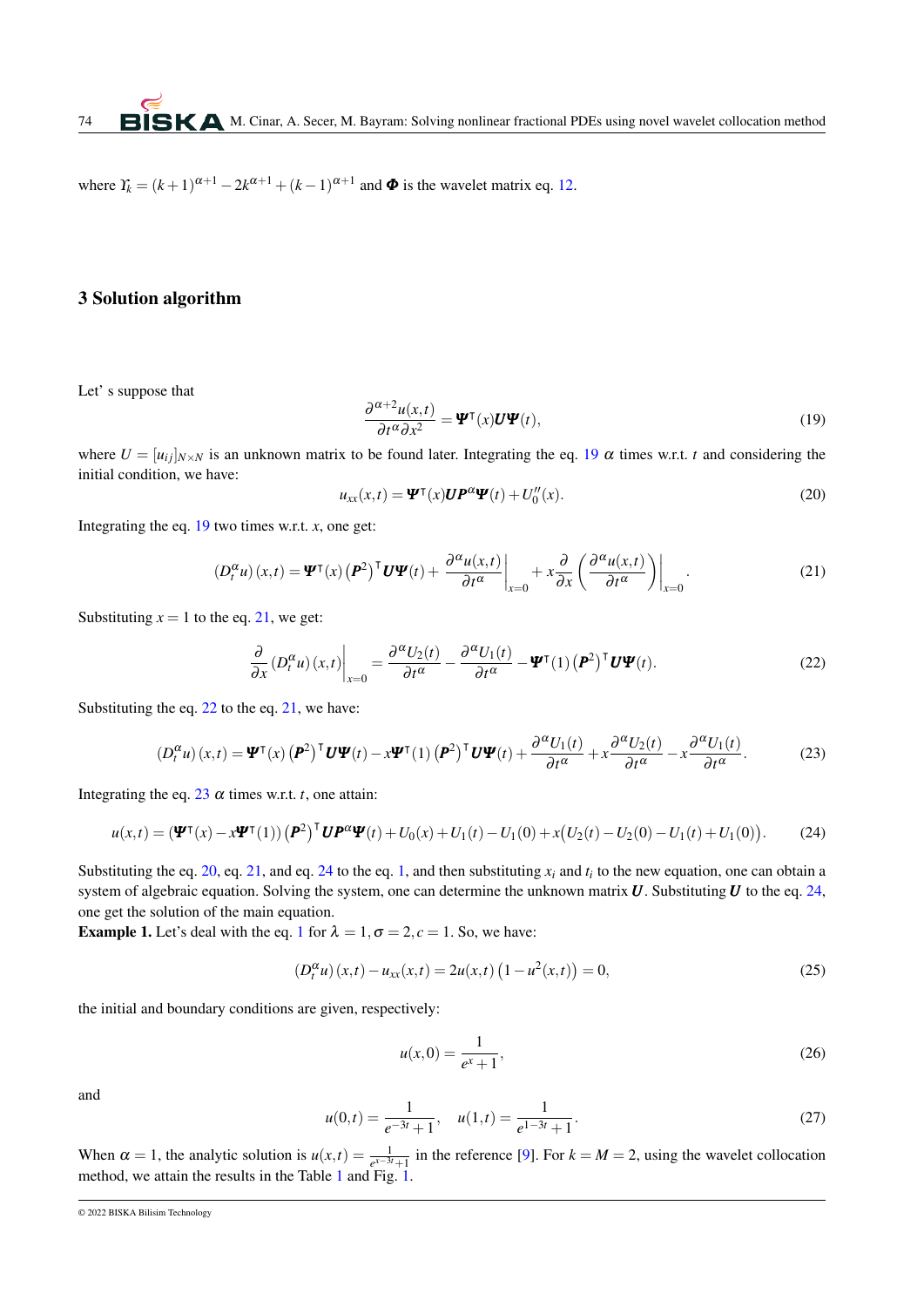<span id="page-4-1"></span>

Figure 1: Comparison between wavelet and exact solution.

<span id="page-4-0"></span>

| $\boldsymbol{x}$ | $\mathbf{f}$ | Wavelet  | Exact    | Absolute error           |
|------------------|--------------|----------|----------|--------------------------|
| 0.1125           | 0.1125       | 0.156222 | 0.156218 | $1.06066 \times 10^{-3}$ |
| 0.1125           | 0.1375       | 0.173095 | 0.173106 | $1.06066 \times 10^{-3}$ |
| 0.1125           | 0.1625       | 0.185210 | 0.185195 | $1.06066 \times 10^{-3}$ |
| 0.1125           | 0.1875       | 0.192429 | 0.19241  | $1.06066 \times 10^{-3}$ |
| 0.1375           | 0.1125       | 0.150038 | 0.150000 | $2.1854 \times 10^{-3}$  |
| 0.1375           | 0.1375       | 0.167948 | 0.167918 | $2.1854 \times 10^{-3}$  |
| 0.1375           | 0.1625       | 0.181849 | 0.181757 | $2.1854 \times 10^{-3}$  |
| 0.1375           | 0.1875       | 0.190535 | 0.19047  | $2.1854 \times 10^{-3}$  |
| 0.1625           | 0.1125       | 0.143856 | 0.143782 | $2.08518 \times 10^{-3}$ |
| 0.1625           | 0.1375       | 0.162356 | 0.162246 | $2.08518 \times 10^{-3}$ |
| 0.1625           | 0.1625       | 0.177902 | 0.177730 | $2.08518 \times 10^{-3}$ |
| 0.1625           | 0.1875       | 0.188200 | 0.188080 | $2.08518 \times 10^{-3}$ |
| 0.1875           | 0.1125       | 0.137877 | 0.137754 | $1.3947 \times 10^{-3}$  |
| 0.1875           | 0.1375       | 0.156459 | 0.156218 | $1.3947 \times 10^{-3}$  |
| 0.1875           | 0.1625       | 0.173362 | 0.173106 | $1.3947 \times 10^{-3}$  |
| 0.1875           | 0.1875       | 0.185366 | 0.185195 | $1.3947 \times 10^{-3}$  |

Table 1: Comparison between wavelet and exact solutions at the collocation points.

## 4 Conclusion

In this paper, we have successfully applied the Bernoulli wavelet collocation method to the fractional CI equation. We have used Wolfram Mathematica to do the numerical computations and to draw figures. The obtained results imply that the used technique is an effective one for fractional differential equations.

Acknowledgements The first author (MC) gratefully thanks the Scientific and Technological Research Council of Turkey (TUBITAK) for 2211-A Fellowship Program.

## Competing interests

The authors declare that they have no competing interests.